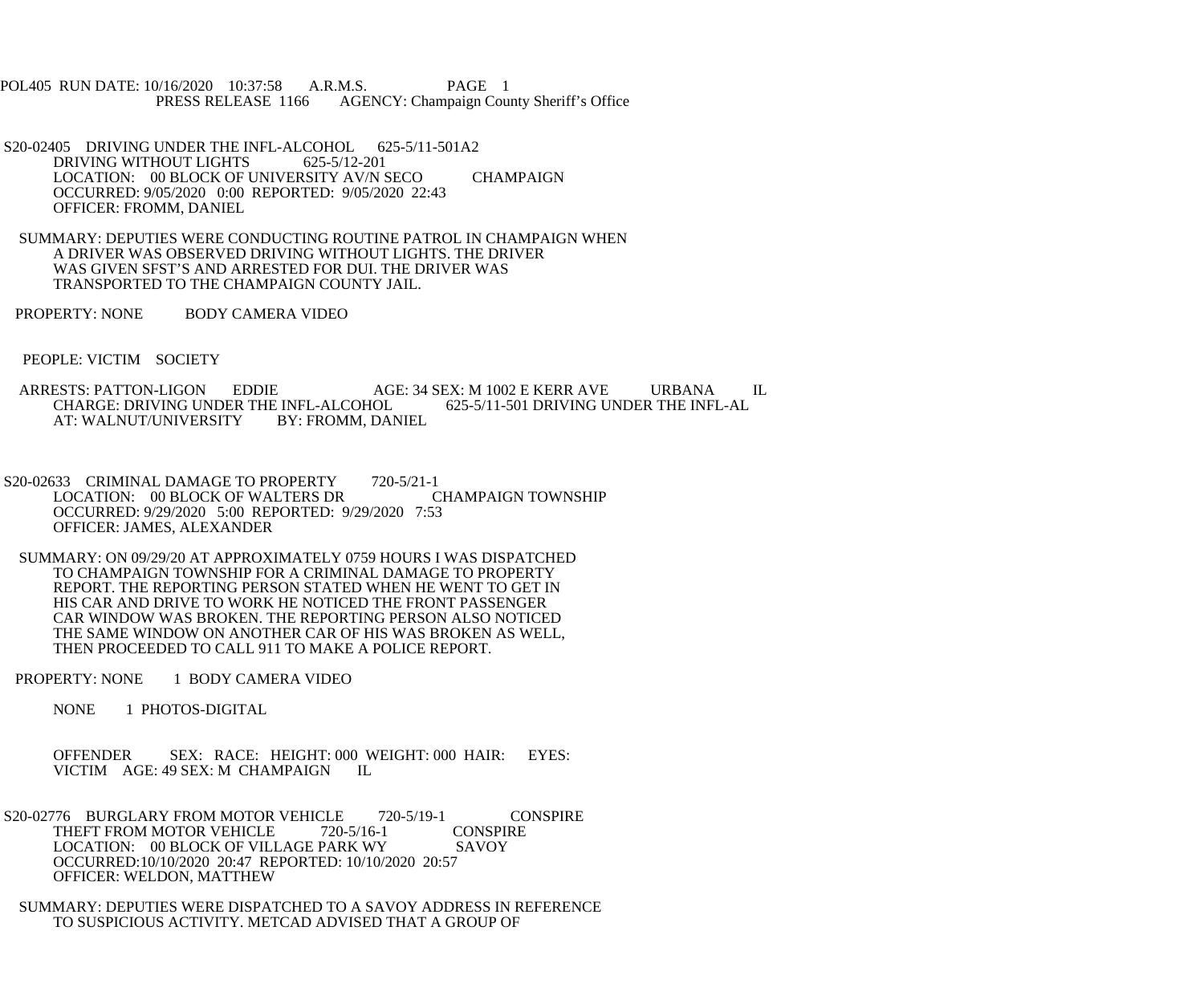POL405 RUN DATE: 10/16/2020 10:37:58 A.R.M.S. PAGE 2<br>PRESS RELEASE 1166 AGENCY: Champaign Cou AGENCY: Champaign County Sheriff's Office MALES WERE TALKING LOUDLY AND CHECKING DOOR HANDLES ON VEHICLES IN THE PARKING LOT. UPON ARRIVAL, DEPUTIES WERE UNABLE TO LOCATE ANYONE MATCHING THE DESCRIPTION GIVEN TO METCAD. WHILE CIRCULATING THE AREA, I OBSERVED A PARKED VEHICLE WITH THE DRIVER'S DOOR OPEN. I ALSO OBSERVED THAT THE GLOVE BOX WAS OPEN AND THE CONTENTS WERE SPREAD ACROSS THE INTERIOR OF THE VEHICLE. THE OWNER OF THE VEHICLE WAS LOCATED AND ADVISED THAT APPROXIMATELY \$15 IN QUARTERS WAS MISSING FROM THE VEHICLE. I THEN SPOKE TO THE REPORTING PERSON WHO PROVIDED ADDITIONAL SUSPECT INFORMATION. DEPUTIES QUESTIONED SEVERAL OTHER PEOPLE IN THE AREA. NO SUSPECTS AT THIS TIME.

PROPERTY: NONE 3 BODY CAMERA VIDEO

NONE 6 PHOTOS-DIGITAL

STOLEN CURRENCY-NOT CHECKS/BOND

 OFFENDER SEX: RACE: HEIGHT: 000 WEIGHT: 000 HAIR: EYES: VICTIM AGE: 24 SEX: F SAVOY IL

S20-02777 ENDANG LIFE/HEALTH OF CHILD 720-5/12C-5 \*\*\* JUVENILE \*\*<br>CONTROLLED SUBSTANCE-POSSESSION 720-570/402 CONTROLLED SUBSTANCE-POSSESSION LOCATION: 00 BLOCK OF MONROE DR URBANA TOWNSHIP OCCURRED:10/10/2020 23:46 REPORTED: 10/10/2020 23:46 OFFICER: METZLER, JEFFREY

 SUMMARY: DEPUTIES WERE DISPATCHED TO THE 2600 BLOCK OF MONROE DR. IN THE TOWNSHIP OF URBANA FOR A WELFARE CHECK INVOLVING CHILDREN BEING LEFT UNATTENDED IN A RESIDENCE. DEPUTIES ARRESTED A FEMALE FOR ENDANGERING THE LIFE AND HEALTH OF A CHILD AND A MALE FOR POSSESSION OF A CONTROLLED SUBSTANCE.

PROPERTY: NONE 1 BODY CAMERA VIDEO

- NONE 1 BODY CAMERA VIDEO
- NONE 3 PHOTOS-DIGITAL
- NONE 3 PHOTOS-DIGITAL

## PEOPLE: VICTIM SOCIETY

| OFFENDER AGE: 63 SEX: M      |         |
|------------------------------|---------|
| VICTIM AGE: 1 SEX: F URBANA  | Н.      |
| VICTIM AGE: 1 SEX: F URBANA  | Н.      |
| VICTIM AGE: 3 SEX: F URBANA  | $\Pi$ . |
| VICTIM AGE: 11 SEX: F URBANA | $\Pi$ . |
| VICTIM AGE: 9 SEX: F URBANA  | Н.      |
|                              |         |

 ARRESTS: OSBORNE NICHOLE M AGE: 41 SEX: F 2162 MONROE DR URBANA IL CHARGE: ENDANG LIFE/HEALTH OF CHILD 720-5/12C-5 ENDANG LIFE/HEALTH OF CHI<br>AT: 2000 BLK MONROE DR BY: METZLER, JEFFREY AT: 2000 BLK MONROE DR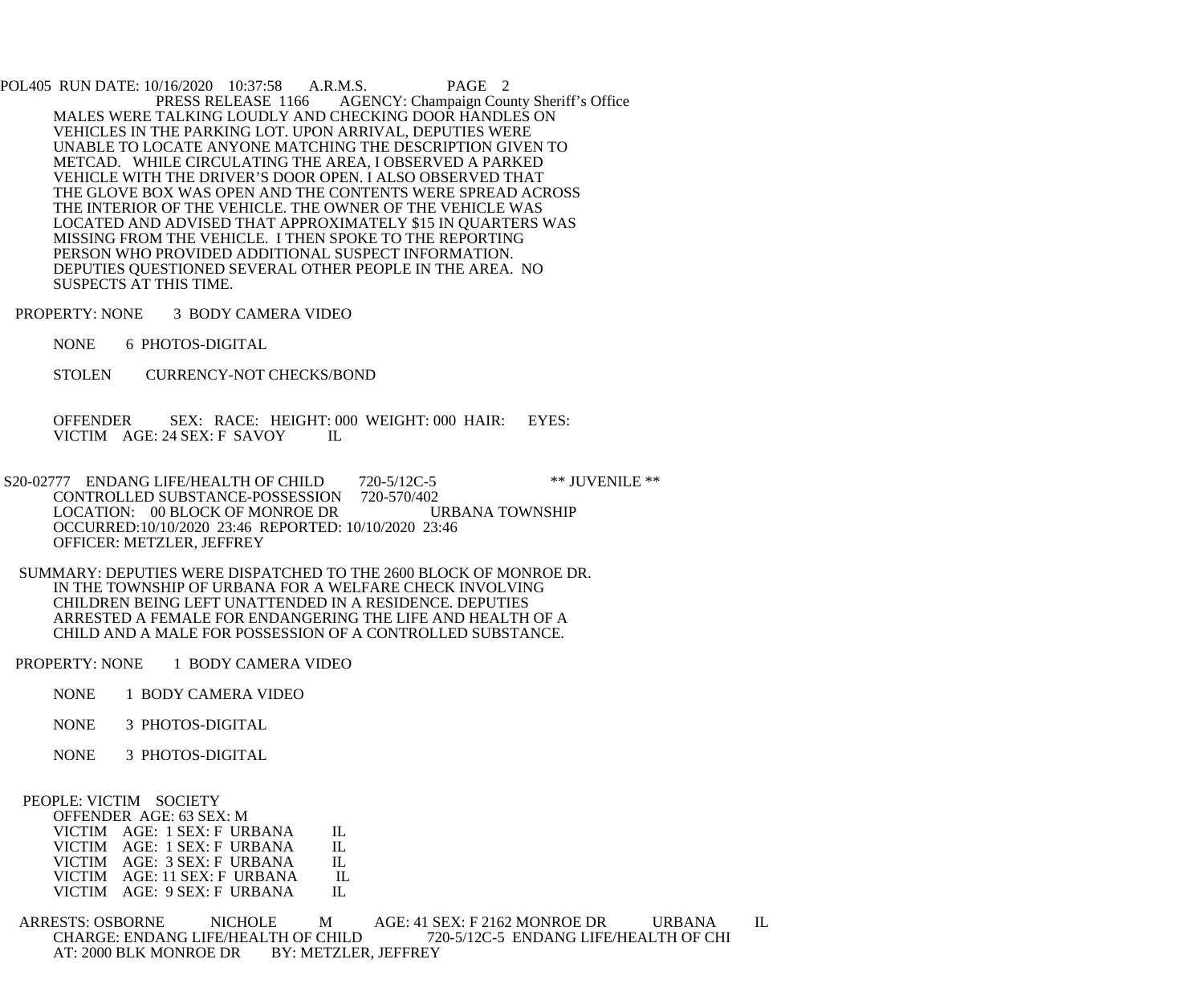POL405 RUN DATE: 10/16/2020 10:37:58 A.R.M.S. PAGE 3<br>PRESS RELEASE 1166 AGENCY: Champaign Cou AGENCY: Champaign County Sheriff's Office TULL RICHARD D AGE: 63 SEX: M 305 N BLOOMINGTON STREATOR IL CHARGE: CONTROLLED SUBSTANCE-POSSESSION<br>AT: 2000 BLK OF MONROE BY: NEMECZ, TED AT: 2000 BLK OF MONROE

- S20-02780 BURGLARY FROM MOTOR VEHICLE 720-5/19-1<br>LOCATION: 00 BLOCK OF JOHN ST S THOMASBORO LOCATION: 00 BLOCK OF JOHN ST S OCCURRED:10/11/2020 1:15 REPORTED: 10/11/2020 9:03 OFFICER: FERRIMAN, RICHARD
- SUMMARY: RP CALLED TO ADVISE HIS UNLOCKED VEHICLE HAD BEEN ENTERED OVER NIGHT. TAKEN WAS A GUN AND CELL PHONE. ONCE I ARRIVED ON SCENE, I WAS ADVISED ABOUT SEVERAL OTHER VEHICLES (ALL UNLOCKED) THAT HAD BEEN ENTERED. THE ONLY OTHER THING REPORTED STOLEN OUT OF ALL THE VEHICLES ENTERED WAS A WALLET.
- PROPERTY: STOLEN 1 FIREARMS HANDGUN
	- STOLEN 1 PURSE OR WALLET
	- STOLEN 1 CREDIT/DEBIT/GAS CARDS
	- STOLEN 1 CELLULAR PHONE
	- STOLEN 1 CREDIT/DEBIT/GAS CARDS
	- STOLEN 1 DRIVERS LICENSE
	- NONE 2 BODY CAMERA VIDEO

OFFENDER SEX: RACE: HEIGHT: 000 WEIGHT: 000 HAIR: EYES: VICTIM AGE: 37 SEX: M THOMASBORO IL VICTIM AGE: 37 SEX: M THOMASBORO IL<br>VICTIM AGE: 47 SEX: M THOMASBORO IL VICTIM AGE: 47 SEX: M THOMASBORO IL<br>VICTIM AGE: 30 SEX: M THOMASBORO IL VICTIM AGE: 30 SEX: M THOMASBORO IL<br>VICTIM AGE: 62 SEX: M THOMASBORO IL VICTIM AGE: 62 SEX: M THOMASBORO IL<br>VICTIM AGE: 22 SEX: M THOMASBORO IL VICTIM AGE: 22 SEX: M THOMASBORO

 S20-02800 CONTROLLED SUBSTANCE-POSSESSION 720-570/402 CONTROLLED SUBSTANCE-LOOK-ALIKE 720-570/404 DRIVING UNDER THE INFL-ALCOHOL 625-5/11-501A2 NO VALID DL CLASSIFICATION 625-5/6-104 OPERATE UNINSURED MOTOR VEHICLE 625-5/3-707<br>IMPROPER LANE USAGE 625-5/11-709 IMPROPER LANE USAGE ILLEGAL TRANSPORTATION OF LIQUOR 625-5/11-502 LOCATION: 00 BLOCK OF COLUMBIA AV/N FIFTH CHAMPAIGN OCCURRED:10/13/2020 2:29 REPORTED: 10/13/2020 2:29 OFFICER: FLOYD,CODY L

 SUMMARY: ON 10/13/2020 AT APPROXIMATELY 02:29 HOURS, A CHAMPAIGN COUNTY SHERIFF'S DEPUTY CONDUCTED A TRAFFIC STOP ON THE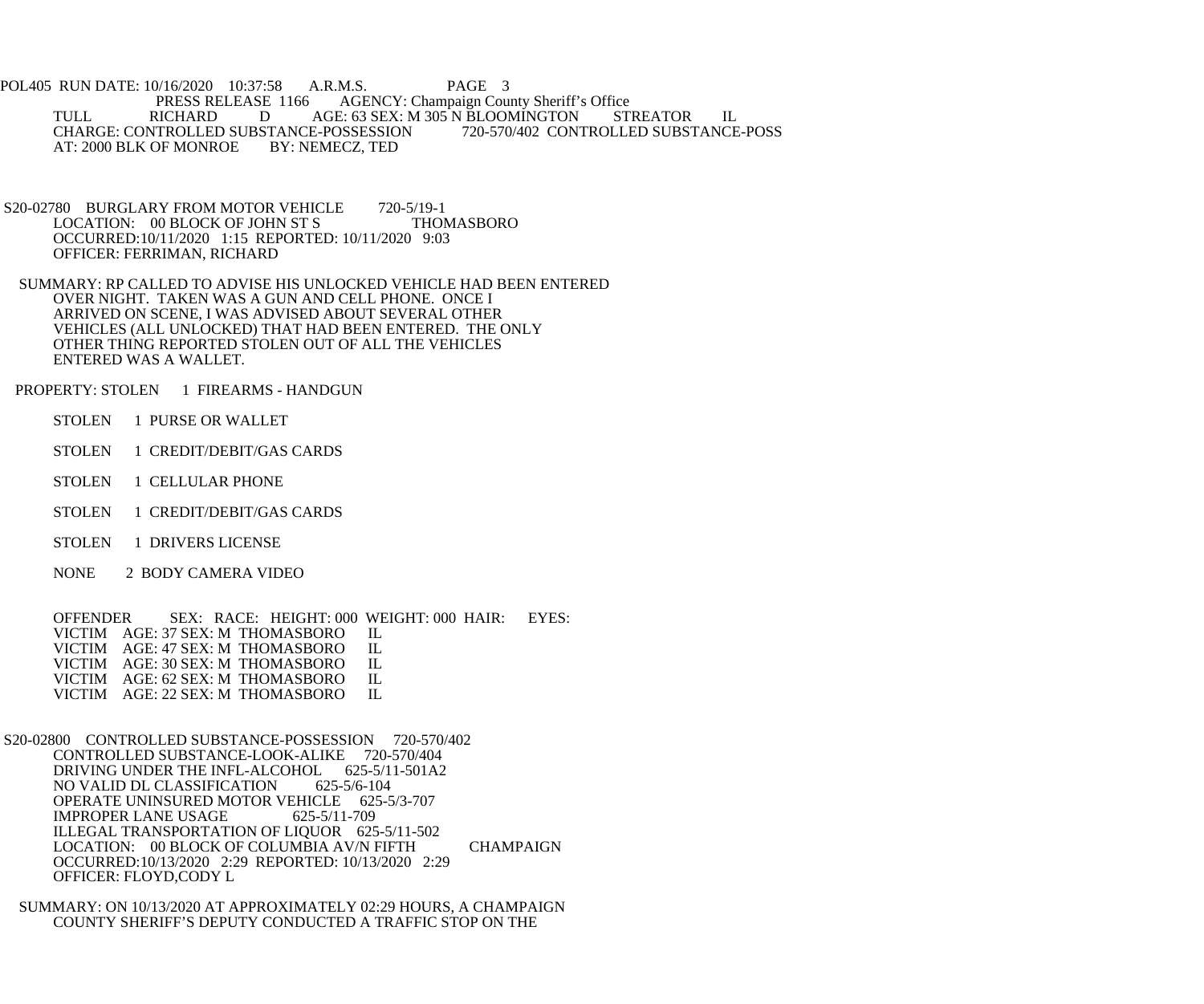POL405 RUN DATE: 10/16/2020 10:37:58 A.R.M.S. PAGE 4<br>PRESS RELEASE 1166 AGENCY: Champaign Cou AGENCY: Champaign County Sheriff's Office 400 BLOCK OF COLUMBIA AVE. IN CHAMPAIGN. THE DRIVER OF THAT VEHICLE WAS ARRESTED FOR DUI AND POSSESSION OF A CONTROLLED SUBSTANCE. THE DRIVER WAS TRANSPORTED TO THE CHAMPAIGN COUNTY SATELLITE JAIL, AND THE VEHICLE WAS TOWED.

PROPERTY: NONE BODY CAMERA VIDEO

PEOPLE: VICTIM SOCIETY

ARRESTS: ESTEBAIN JUAN B AGE: 36 SEX: M 408 E COLUMBIA CHAMPAIGN IL<br>CHARGE: CONTROLLED SUBSTANCE-POSSESSION 720-570/402 CONTROLLED SUBSTANCE-POSS CHARGE: CONTROLLED SUBSTANCE-POSSESSION<br>AT: 408 COLUMBIA BY: FLOYD.CODY L AT: 408 COLUMBIA BY: FLOYD,CODY L<br>ESTEBAIN JUAN B AGE: 36 SE FRAGE: 36 SEX: M 408 E COLUMBIA CHAMPAIGN IL<br>ROLLED SUBSTANCE-LOOK-ALIKE 720-570/404 CONTROLLED SUBSTANCE-LOOK CHARGE: CONTROLLED SUBSTANCE-LOOK-ALIKE<br>AT: 408 COLUMBIA BY: FLOYD.CODY L AT: 408 COLUMBIA BY: FLOYD,CODY L<br>ESTEBAIN JUAN B AGE: 36 SE AGE: 36 SEX: M 408 E COLUMBIA CHAMPAIGN IL<br>L-ALCOHOL 625-5/11-501 DRIVING UNDER THE INFL-AL CHARGE: DRIVING UNDER THE INFL-ALCOHOL<br>AT: 408 COLUMBIA BY: FLOYD.CODY L AT: 408 COLUMBIA BY: FLOYD,CODY L<br>ESTEBAIN JUAN B AGE: 36 SE JUAN B AGE: 36 SEX: M 408 E COLUMBIA CHAMPAIGN IL<br>ALID DL CLASSIFICATION 625-5/6-104 NO VALID DL CLASSIFICATIO CHARGE: NO VALID DL CLASSIFICATION AT: 408 COLUMBIA BY: FLOYD,CODY L<br>ESTEBAIN JUAN B AGE: 36 SE AGE: 36 SEX: M 408 E COLUMBIA CHAMPAIGN IL<br>TOR VEHICLE 625-5/3-707 OPERATE UNINSURED MOTOR V CHARGE: OPERATE UNINSURED MOTOR VEHICLE<br>AT: 408 COLUMBIA BY: FLOYD.CODY L BY: FLOYD,CODY L ESTEBAIN JUAN B AGE: 36 SEX: M 408 E COLUMBIA CHAMPAIGN IL<br>CHARGE: IMPROPER LANE USAGE 625-5/11-709 IMPROPER LANE USAGE CHARGE: IMPROPER LANE USAGE<br>AT: 408 COLUMBIA BY: FLOYD,CODY L AT: 408 COLUMBIA BY: 1<br>ESTEBAIN JUAN B JUAN B AGE: 36 SEX: M 408 E COLUMBIA CHAMPAIGN IL<br>ESTERAIN DE LIQUOR 625-5/11-502 ILLEGAL TRANSPORTATION OF CHARGE: ILLEGAL TRANSPORTATION OF LIQUOR<br>AT: 408 COLUMBIA BY: FLOYD.CODY L AT: 408 COLUMBIA

S20-02802 DISORDERLY CONDUCT-ALL OTHER 720-5/26-1<br>LOCATION: 00 BLOCK OF PARKVIEW LN SAVOY LOCATION: 00 BLOCK OF PARKVIEW LN OCCURRED:10/13/2020 9:47 REPORTED: 10/13/2020 10:13 OFFICER: PRYOR, BILLY

 SUMMARY: THE VICTIM REPORTED THAT ONE OF THE TENANTS AT HIS APARTMENT COMPLEX WAS YELLING AT HIM AND BLAMING HIM FOR STEALING HER KEYS, ALONG WITH CUSSING AT HIM.

PROPERTY: NONE 1 BODY CAMERA VIDEO

OFFENDER AGE: 68 SEX: F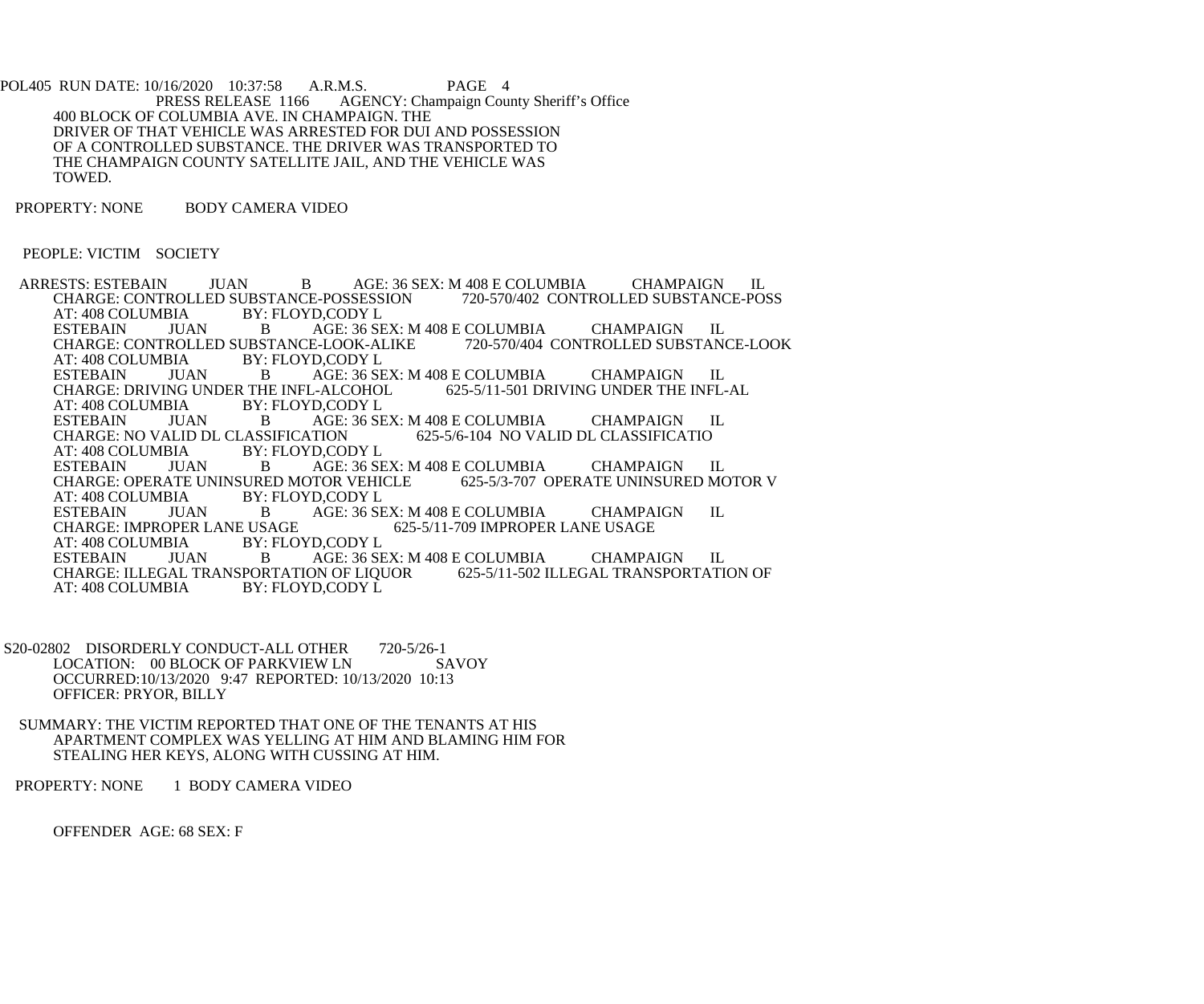POL405 RUN DATE: 10/16/2020 10:37:58 A.R.M.S. PAGE 5<br>PRESS RELEASE 1166 AGENCY: Champaign Cou AGENCY: Champaign County Sheriff's Office IL VICTIM AGE: 63 SEX: M SAVOY

 S20-02812 WARRANT-IN STATE LOCATION: 00 BLOCK OF 2400N/700E HENSLEY TOWNSHIP OCCURRED:10/13/2020 21:29 REPORTED: 10/13/2020 21:29 OFFICER: MARSH, JESSE

 SUMMARY: ON 10/13/20 A CHAMPAIGN COUNTY SHERIFF'S DEPUTY HAD CONTACT WITH A FEMALE WALKING ON A CR 2400 N, HENSLEY TOWNSHIP. THE FEMALE HAD A PIATT COUNTY WARRANT FOR FAILURE TO APPEAR ON VIOLATION ORDER PROTECTION. THE FEMALE WAS TRANSPORTED TO THE PIATT COUNTY JAIL.

PROPERTY: NONE BODY CAMERA VIDEO

 PEOPLE: VICTIM SOCIETY-WARRANTS/RECOVERED PROPERTY OFFENDER AGE: 43 SEX: F

ARRESTS: REED JAMIE RAE AGE: 43 SEX: F 456 KENDALL MAHOMET IL CHARGE: WARRANT-IN STATE EXTATE WARRANT WARRANT-IN STATE BY: MARSH, JESSE AT: CR 2400 N/CR 700 E

 S20-02813 BATTERY-DOMESTIC 720-5/12-3.2 LOCATION: 00 BLOCK OF MAPLE ST E OGDEN OCCURRED:10/13/2020 23:30 REPORTED: 10/13/2020 23:35 OFFICER: FROMM, DANIEL

 SUMMARY: ON TUESDAY, 10/13/2020, CHAMPAIGN COUNTY SHERIFF'S DEPUTIES WERE DISPATCHED TO OGDEN FOR A REPORT OF DOMESTIC BATTERY. DEPUTIES ARRIVED AND INVESTIGATED THE INCIDENT. THE OFFENDING PARTY WAS ARRESTED AND TRANSPORTED TO THE CHAMPAIGN COUNTY SHERIFF'S SATELLITE JAIL.

PROPERTY: NONE BODY CAMERA VIDEO

NONE PHOTOS-DIGITAL

 OFFENDER AGE: 32 SEX: M VICTIM AGE: 32 SEX: F MUNCIE IN

ARRESTS: MURRAY MICHAEL D AGE: 32 SEX: M 406 E MAPLE ST OGDEN IL<br>CHARGE: BATTERY-DOMESTIC 720-5/12-3.2 BATTERY-DOMESTIC TIC 720-5/12-3.2 BATTERY-DOMESTIC<br>BY: FROMM, DANIEL AT: 400 BLK E MAPLE ST

S20-02815 BURGLARY 720-5/19-1